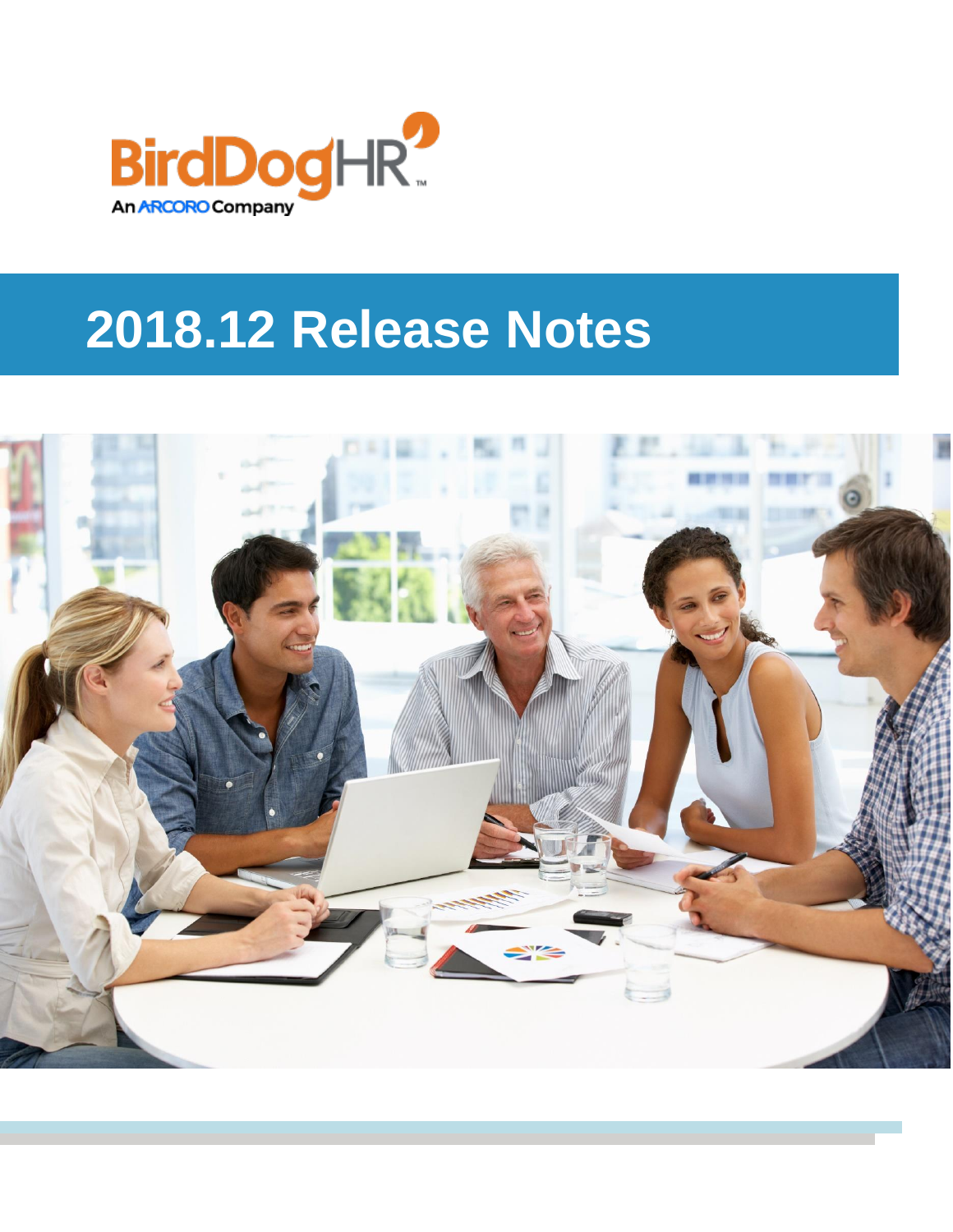# **Table of Contents**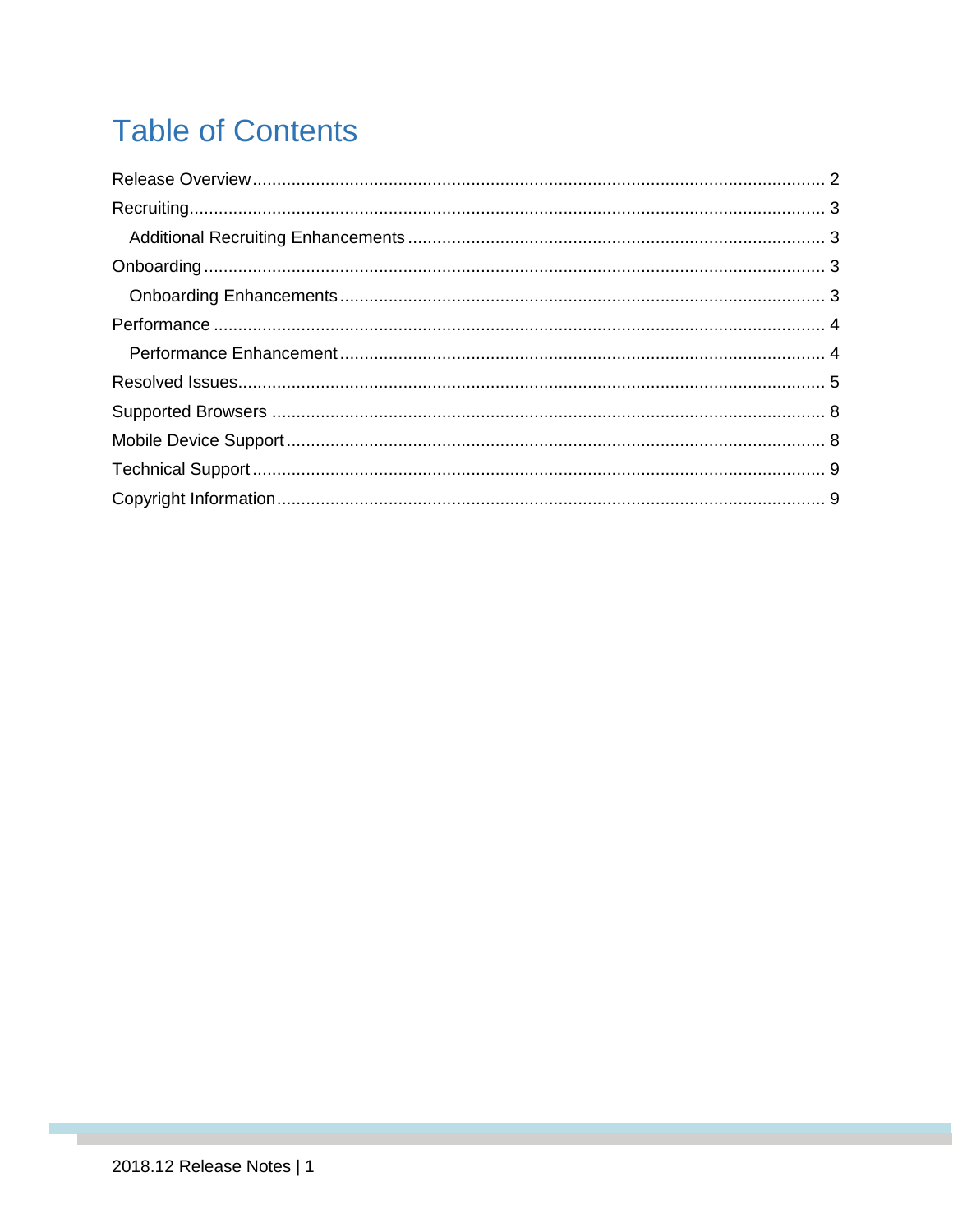### <span id="page-2-0"></span>Release Overview

BirdDogHR is excited to announce the 2018.12 Release for our customers. To aid our customers with multiple modules, all enhancements and updates for the entire BirdDogHR Talent Management System is contained in this document. If you are interested in extending your license to include additional modules, please reach out to your BirdDogHR account representative for more information.

This release provides new features, enhancements to existing functionality, as well as resolutions to known issues intended to improve the usability, scalability, and performance of the BirdDogHR Talent Management System. This document will describe the software updates and provide details to help you get started with these enhancements.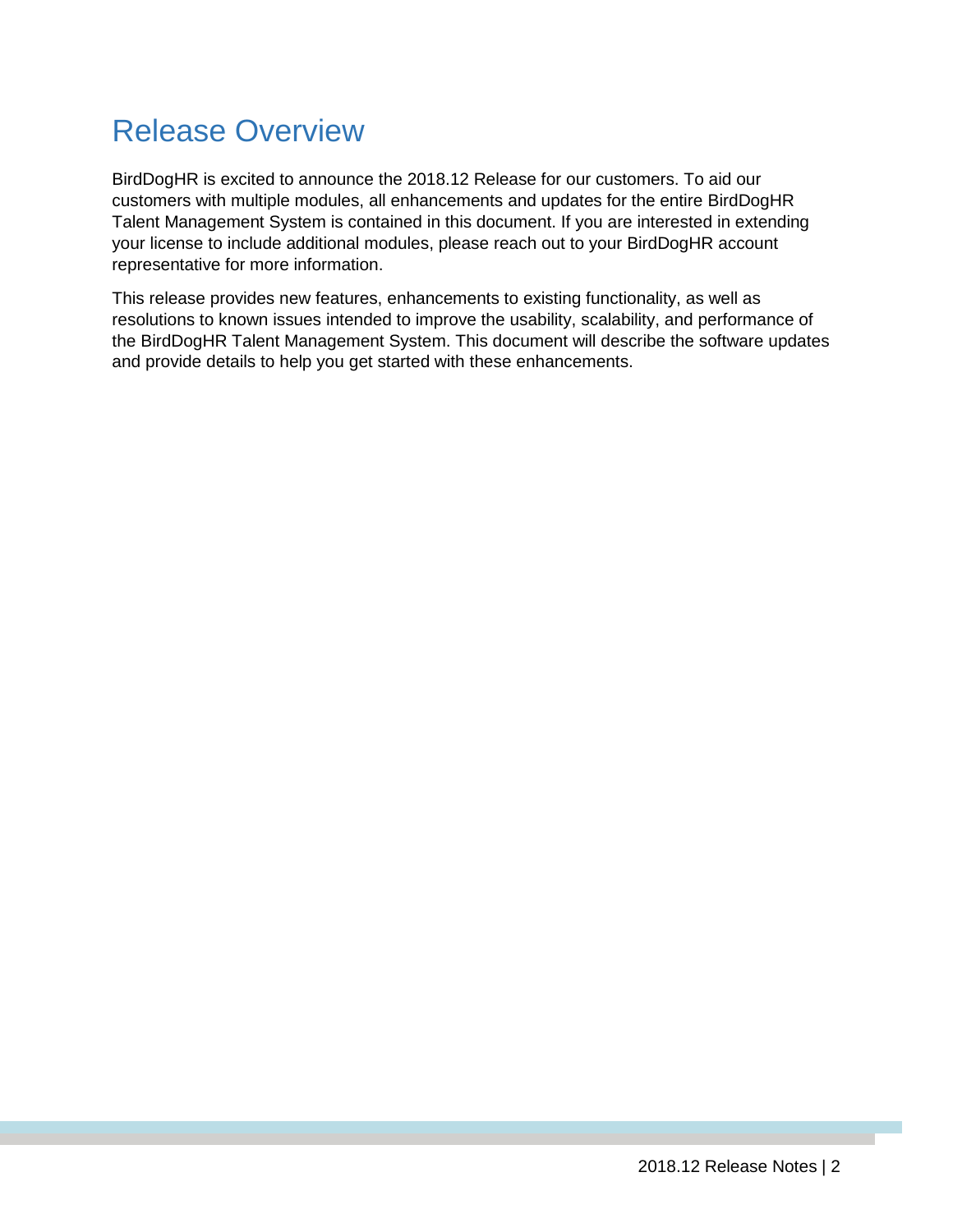# <span id="page-3-0"></span>**Recruiting**

#### Special Note

Effective December 6th, the Glassdoor 30-day job posting price will increase from \$199 to \$249. This increase is due to economic market adjustments. The previous price adjustment was March 2016.

#### <span id="page-3-1"></span>Additional Recruiting Enhancements

This release includes the following additional enhancements to the ATS module:

| <b>Enhancement</b>                                  | <b>Description</b>                                                                                                                         |
|-----------------------------------------------------|--------------------------------------------------------------------------------------------------------------------------------------------|
| <b>Corridor Careers</b><br><b>Categories Update</b> | The categories available when posting a job to Corridor<br>Careers have been updated to reflect category changes made<br>by the job board. |

#### <span id="page-3-2"></span>**Onboarding**

#### <span id="page-3-3"></span>Onboarding Enhancements

This release includes the following enhancements to the ONB module:

| <b>Enhancement</b>                                   | <b>Description</b>                                                                                                                                                                                                                                                                                |
|------------------------------------------------------|---------------------------------------------------------------------------------------------------------------------------------------------------------------------------------------------------------------------------------------------------------------------------------------------------|
| <b>Direct Deposit Screen</b><br><b>Updates</b>       | To ease confusion for New Hires using the Direct Deposit<br>screen, instructional text on the page was relocated to a tool<br>tip on the "Amount Type" field. Other text and field names on<br>the screen were improved for further clarity.                                                      |
| <b>Redirect to New Hire</b><br><b>Landing Page</b>   | When a New Hire selects "Save and Finish Later" on their<br>New Hire Paperwork, they will be returned to the New Hire<br>Landing page instead of being logged out of Onboarding<br>altogether. New Hires can return to their paperwork by using<br>the "Go to Paperwork" button.                  |
| <b>Show Exemptions on New</b><br><b>Hire Summary</b> | Two new fields, "W-4 Federal Exempt" and "State W-4<br>Exempt", have been added to the New Hire Summary. If a<br>new hire has marked themselves as exempt on the<br>corresponding form, the New Hire Summary will list "Yes" next<br>to the exemption. If they are not exempt, it will show "No". |
|                                                      |                                                                                                                                                                                                                                                                                                   |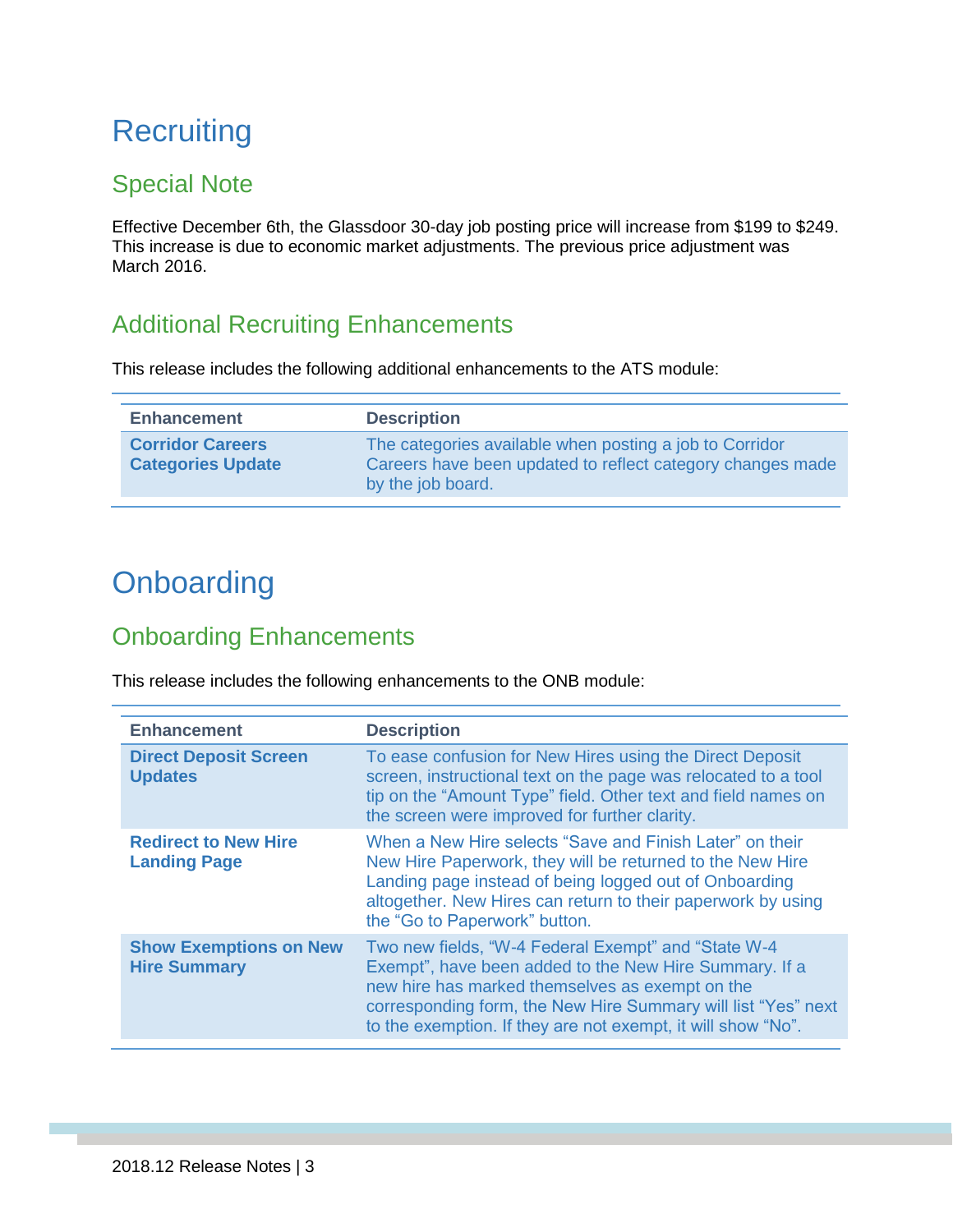### <span id="page-4-0"></span>**Performance**

#### <span id="page-4-1"></span>Performance Enhancement

This release includes the following enhancement to the Performance module:

| <b>Enhancement</b>                                                            | <b>Description</b>                                                                                                   |
|-------------------------------------------------------------------------------|----------------------------------------------------------------------------------------------------------------------|
| <b>Updated Table View on</b><br><b>Detailed 360 Feedback</b><br><b>Report</b> | Added verbiage on Summary Table and added stronger<br>borders to display the difference between column calculations. |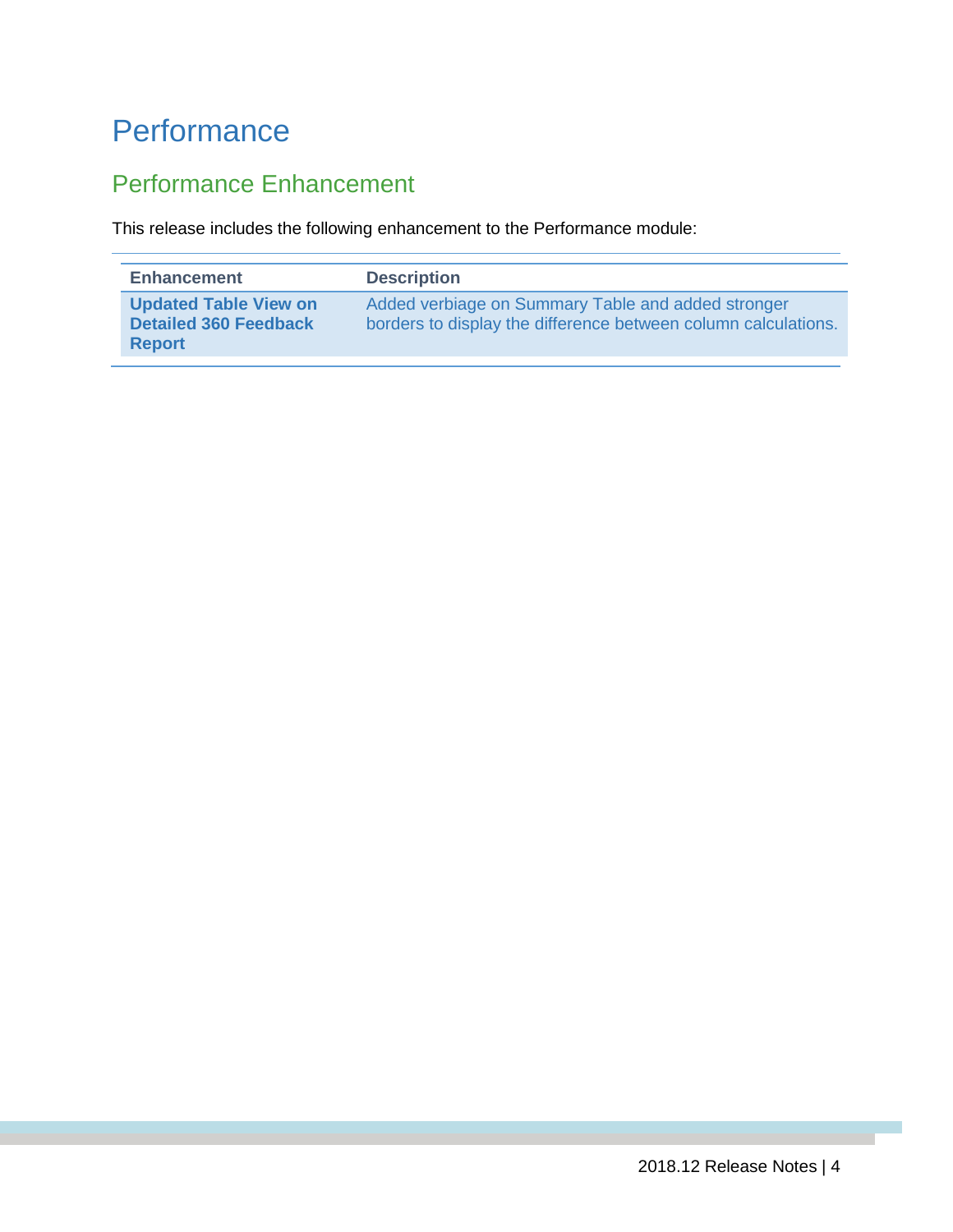### <span id="page-5-0"></span>Resolved Issues

The following issues have been resolved in this release. These issues may not affect all customers. Issues are sorted in numerical order by tracking ID.

If additional information is required, please contact Support and reference the ID #'s displayed.

| <b>Tracking ID</b>          | <b>Functional Area</b>                     | <b>Description</b>                                                                                                                      |
|-----------------------------|--------------------------------------------|-----------------------------------------------------------------------------------------------------------------------------------------|
| ATS-2662                    | <b>Agency Applicant Report</b>             | An error was preventing users from running<br>the Agency Applicant Report.                                                              |
| ATS-2659/<br>CC-1204        | <b>Indeed Mobile</b>                       | Some applications from Indeed Mobile were<br>being duplicated in the ATS due to an error.                                               |
| ATS-2648/<br><b>CC-1187</b> | Auto-Refresh                               | Automatic Job Refresh was not working for<br>some companies. This has been corrected.                                                   |
| ATS-2665/<br><b>CC-1208</b> | <b>Module Drop Down</b>                    | The Help option in the module dropdown was<br>only available from some modules.                                                         |
| ATS-2679                    | <b>Applicant Tracking</b><br><b>System</b> | Non-System Admin users in accounts with the<br>agency portal activated had limited ATS<br>access temporarily.                           |
| ATS-2663/<br>CC-1207        | <b>Candidate Preview</b>                   | <b>Accounts with Business Units enabled could</b><br>not use the Candidate Preview feature from<br>the parent level account.            |
| <b>ATS-2646</b>             | <b>Auto-Refresh</b>                        | Accounts with Auto-Refresh enabled could not<br>add or remove job boards from job distribution<br>after a job was posted.               |
| ATS-2257/<br><b>CC-619</b>  | <b>Referral Network Email</b>              | Turning the BirdDogHR email footer off did not<br>remove the footer from Referral Network<br>Emails.                                    |
| ATS-2654/<br>CC-1181        | <b>Agency Portal</b>                       | The Confidential Identifier field was acting as a<br>required field, when it should be an optional<br>field when submitting a prospect. |
| ATS-2419/<br><b>CC-842</b>  | <b>Job Profile</b>                         | Occasionally when posting a job, entering a<br>ZIP code did not correctly properly auto-<br>populate the corresponding city.            |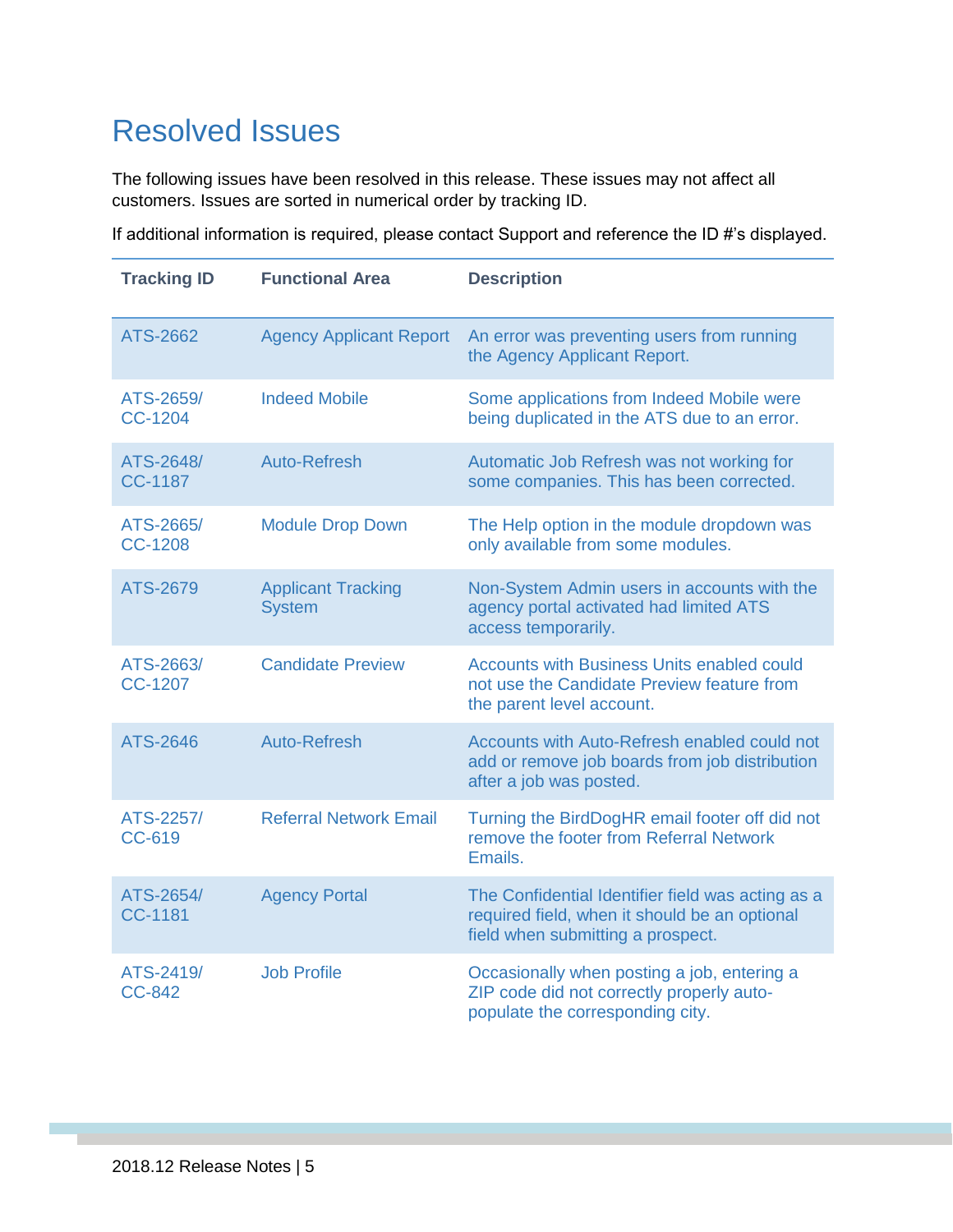| ATS-2655/<br><b>CC-1189</b> | <b>Offer Letters</b>               | <b>Accounts with Business Units enabled were</b><br>not able to select an Offer Letter Approver for<br>an Offer Letter synced from the Parent Level<br><b>Business Unit.</b> |
|-----------------------------|------------------------------------|------------------------------------------------------------------------------------------------------------------------------------------------------------------------------|
| ATS-2656/<br>CC-1193        | <b>Offer Letters</b>               | <b>Accounts with Business Units enabled were</b><br>unable to create new offer letter approval<br>processes at the Business Unit level.                                      |
| ATS-2660/<br><b>CC-1205</b> | <b>Job Application Page</b>        | The Outlook link in the Contact Information of<br>the BirdDogHR default application was not has<br>been corrected.                                                           |
| ATS-2678/<br><b>CC-1224</b> | <b>Custom Applications</b>         | <b>Accounts with Business Units enabled were</b><br>not able to duplicate custom applications that<br>were synced from the Parent Level Business<br>Unit.                    |
| ATS-2677/<br>CC-1230        | <b>Referral Networks</b>           | The action item for editing a referral network<br>member was unavailable as a result of the UI<br>update (in the previous release).                                          |
| ATS-2680/<br>CC-1235        | <b>Applicant Source</b>            | The applicant source code was sporadically<br>incorrectly tracking as company career page<br>instead of the actual source.                                                   |
| <b>ONB-916/</b><br>CC-1237  | <b>New Hire Paperwork</b>          | New hires were not able to change the Amount<br>Type from percentage to a dollar amount on<br>the Direct Deposit screen.                                                     |
| <b>ONB-913/</b><br>CC-1201  | <b>Edit New Hire</b>               | Administrators were unable to edit a new hire's<br>hiring manager after a new hire began their<br>paperwork.                                                                 |
| <b>ONB-911/</b><br>CC-1200  | <b>New Hire Paperwork</b>          | New hires were getting an error when opening<br>policies in the Firefox browser.                                                                                             |
| <b>KB-18/</b><br>CC-1210    | <b>Document Categories</b>         | Creating document categories when none<br>existed from the Manage Categories page.                                                                                           |
| <b>KB-19/</b><br>CC-1213    | <b>Knowledge Base Home</b><br>Page | Resolved page Latency when loading the<br>Knowledge Base Homepage.                                                                                                           |
| <b>KB-22</b>                | <b>Document Upload</b>             | Larger files were partially saving and were<br>unable to be viewed.                                                                                                          |
| LMS-1632/<br>CC-1184        | <b>Manage Course History</b>       | Rejected Course History can be deleted from<br>the Manage Course History page.                                                                                               |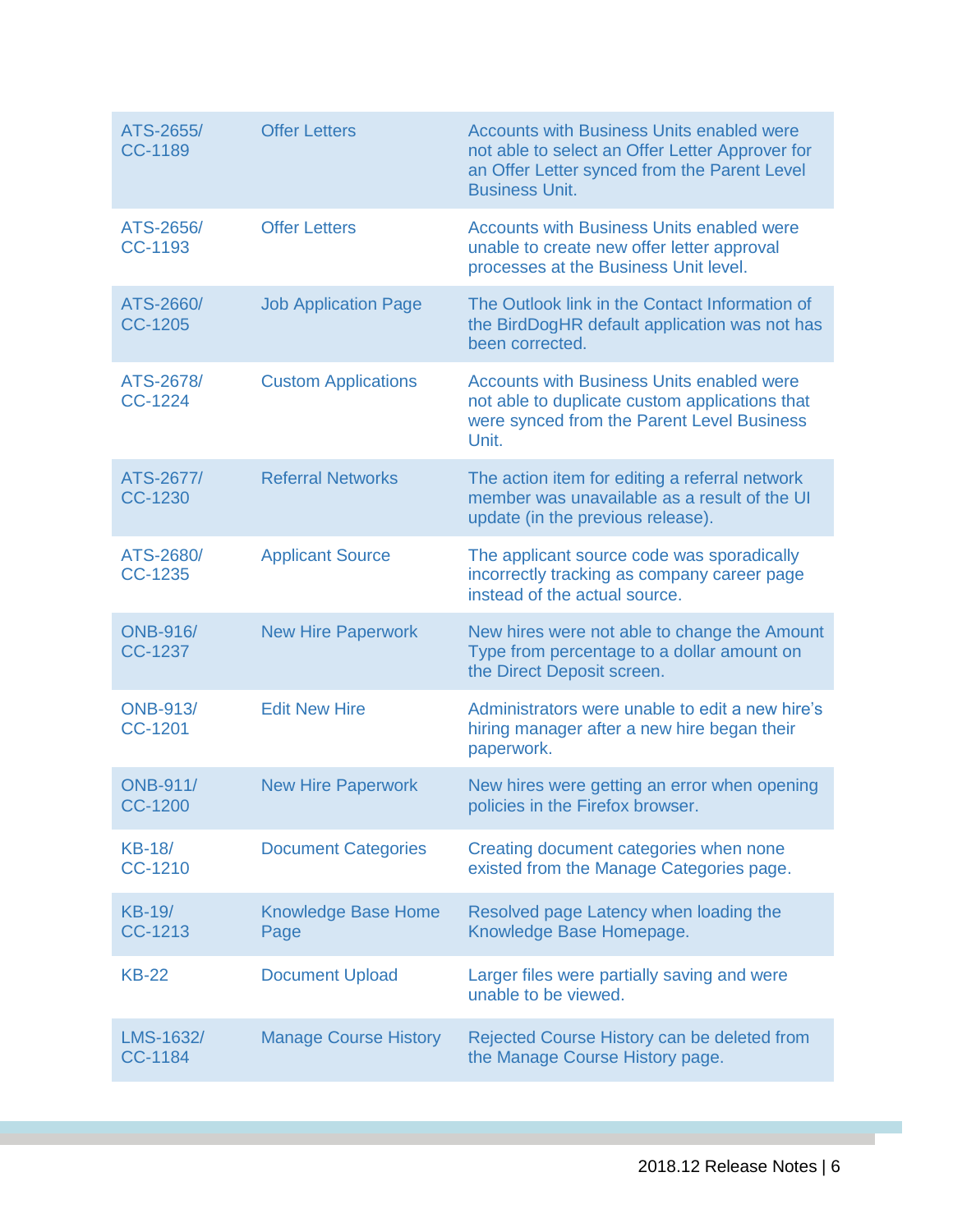| LMS-1633/<br><b>CC-1184</b>       | <b>Course Prerequisite</b> | Completing prerequisite courses will have no<br>effect on status of other courses.                   |
|-----------------------------------|----------------------------|------------------------------------------------------------------------------------------------------|
| LMS-1652/<br><b>CC-1228</b>       | <b>Reporting</b>           | Course Hours by Person report was returning<br>no results when there were no departments<br>created. |
| LMS-1653/<br>CC-1233              | <b>Reporting</b>           | <b>Adjusted Course Hours by Location Report</b><br>query to display to include all locations.        |
| LMS-1661/<br>CC-1243              | <b>Module Dropdown</b>     | <b>Collaboration and Knowledge Base modules</b><br>displayed in module dropdown when inactive.       |
| <b>PRF-517/</b><br>CC-1185        | <b>Evaluation Approval</b> | Evaluation data removed from evaluation<br>approval/rejected page.                                   |
| <b>PRF-518/</b><br>CC-1183        | <b>Project Review</b>      | A manager change will not affect Project<br>Reviews.                                                 |
| <b>PRF-521/</b><br><b>CC-1177</b> | <b>360 Feedback Report</b> | Managers were unable to view 360 Feedback<br>Report from the Employee Profile page.                  |
| <b>PRF-537/</b><br><b>CC-1225</b> | <b>Schedule Evaluation</b> | Select All action on the Employee Selector<br>was ignoring selected filtering options.               |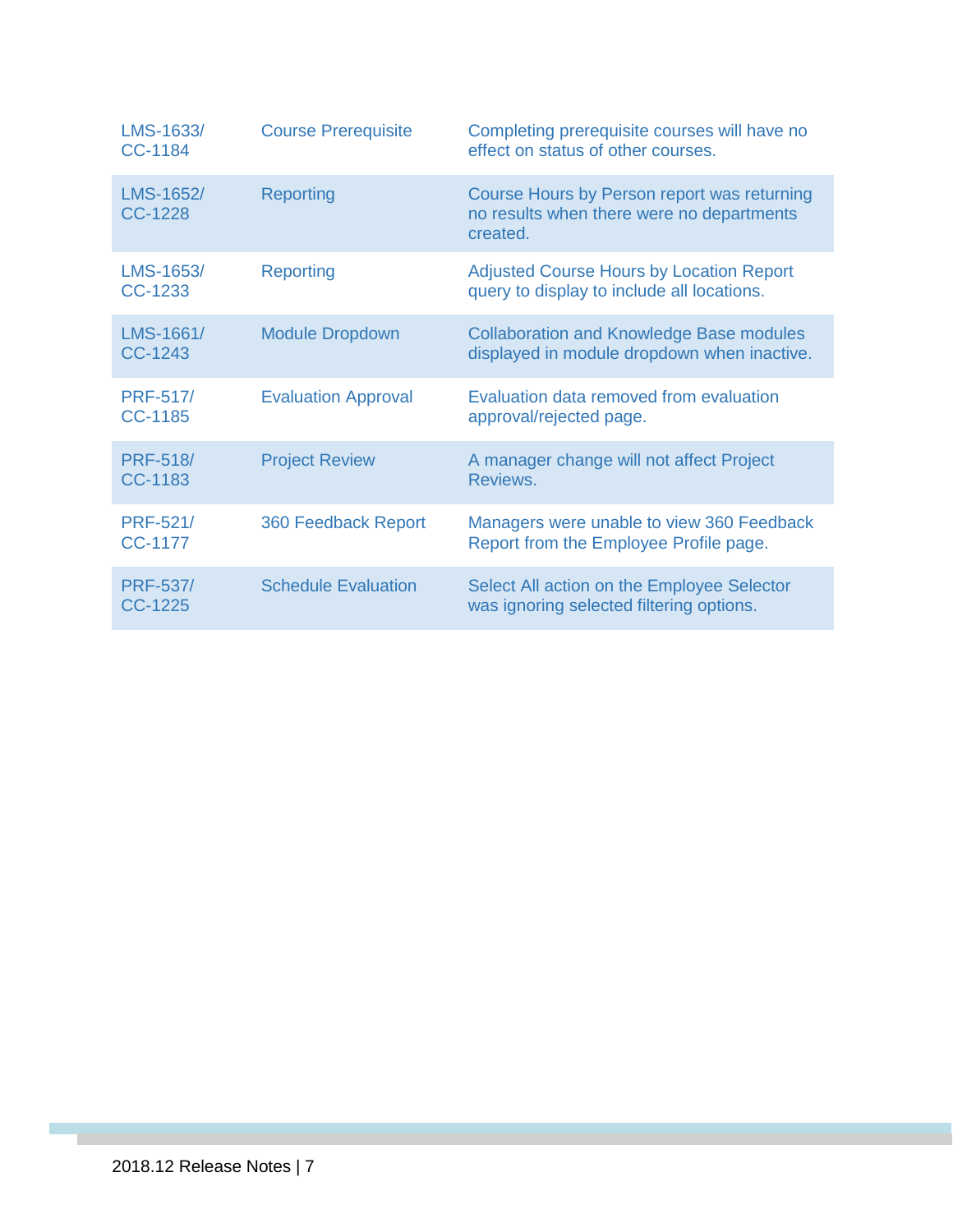# <span id="page-8-0"></span>Supported Browsers

The BirdDogHR Talent Management System is designed to provide browser-neutral service delivery. It is recommended that you use modern browsers, as we make every attempt to support the latest versions of the following browsers.

| <b>Browser</b>                                       | <b>Version</b> |
|------------------------------------------------------|----------------|
| Microsoft Internet Explorer (not compatibility mode) | 11             |
| <b>Microsoft Edge</b>                                | Latest*        |
| <b>Mozilla Firefox</b>                               | Latest*        |
| <b>Google Chrome</b>                                 | Latest*        |
| <b>Apple Safari</b>                                  | Latest*        |

\* Browser updates occur on a schedule outside of our release process and we cannot control issues as a result of a recent browser update. Our overall strategy is to maintain active browser support based on demand. Regardless of formal browser support, we will always troubleshoot and correct issues impacting users to the best of our ability within reasonable means.

### <span id="page-8-1"></span>Mobile Device Support

BirdDogHR views mobile device support as a critical capacity for our customers and we continue to add functionality to enhance the user experience on mobile devices. However, with many different devices and device specific software, it is impossible for BirdDogHR to test against every possible combination. With any questions or concerns, please feel free to contact our support team.